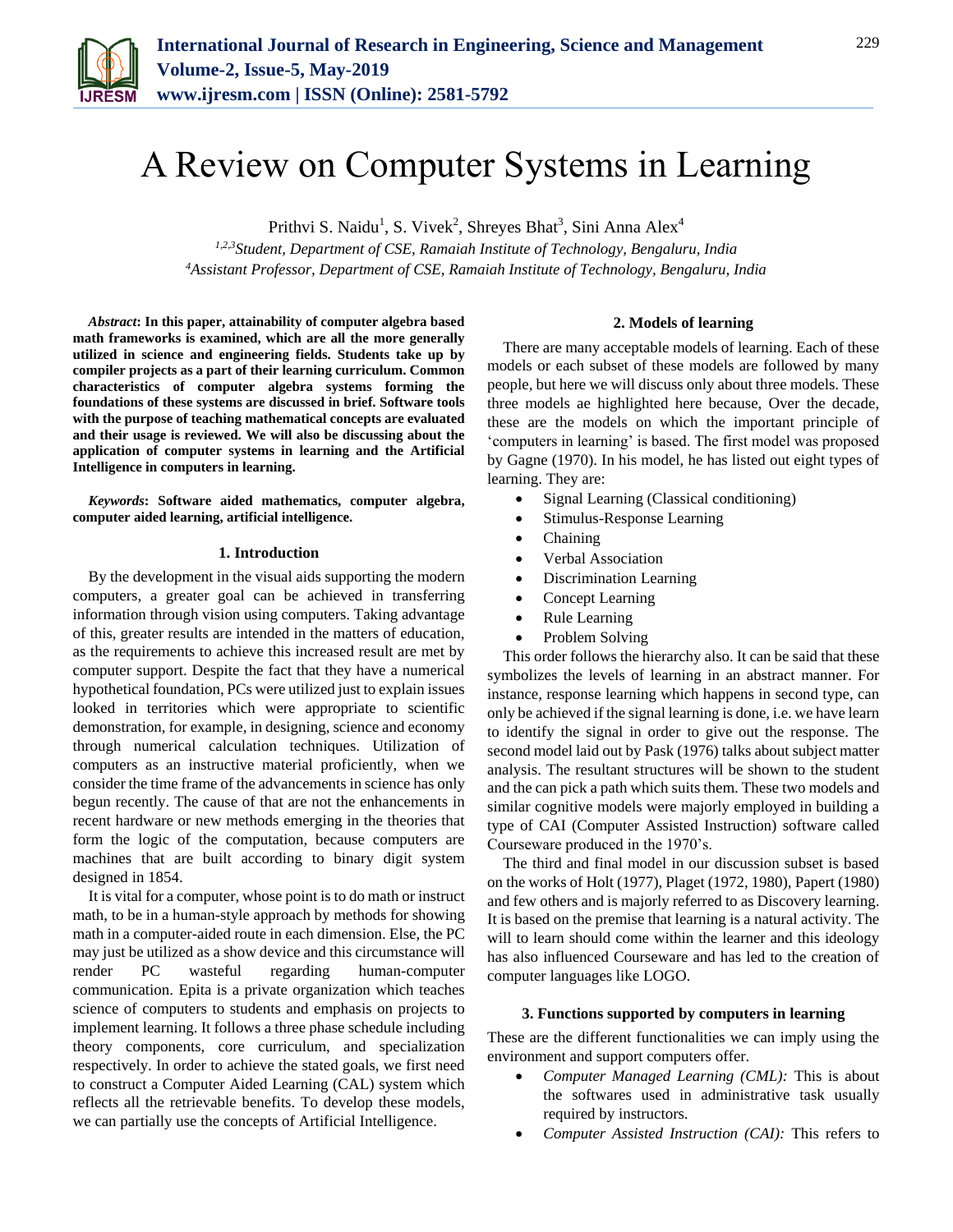

delivery of training material via computer.

 *Computer Based Training (CBT):* This is where both CML and CAI are combined with other training media for the purpose training peers for a particular job.

# **4. Systems for computer algebra**

The calculations utilized in numerical techniques, as well as fundamental number juggling tasks, incorporate more complex tasks, for example, figuring numerical values of scientific capacities, discovering foundations of polynomials, explaining initial-value and boundary-value problems, numerical combination and registering eigenvalues and eigenvectors of grids. Another such field is symbolic computation, that is, computer algebra. Computer Algebra math frameworks for the most part are created such that they will likewise understand the procedure of developing the information into information.

# **5. Computer-aided teaching of mathematics**

The job of computers in mathematics teaching, in 90s, has expanded after the examinations that stress significance of visuality. A study favoring this is was made by Dreyfus [1] which highlighted the computer as a cognitive tool. The convenience and unwavering quality of computer algebra frameworks which is a standout amongst the most significant periods of computer-aided mathematics has been at the highest point of the most contended issues in this field since the early long periods of 90s.

Kajler and Soiffer [2], in their examinations in which they inspected Maple, Mathematica, Macsyma and MathCAD programming regarding "human-computer communication", they owned a ton of expressions identified with the possibility of computer variable based math frameworks in educating. As per them, the most significant preferences of these frameworks are that they can give the yields exceptionally near textbook style that they lean toward representative outlines of reasonable numbers or unreasonable numbers, for example, pi.

Crowe and Zand, in the first [3] of their series of articles they published pertaining to the role of computers in university level mathematics teaching. They clarified the difference between didactic software and mathematics software by classifying in such a manner. Adding on to this, an example of Sutherland's [4] study using Excel, a spreadsheet program by Microsoft, to teach his students the fundamentals of algebra may be given. He made use of the software Logo to teach the concept of "variable"; however, this software is in the category of "mathematics software" of the classification.



Fig. 1. Mathematics software classification

The spreadsheet program, which we can put into general bundles group, on account of their formula highlights, can proficiently be utilized in instructing fundamental ideas, for example, decimal rounding or demonstrating essential logarithmic values, or in demonstrating the connection between the formal meanings of ideas and their visual segments. Applications which empower drawing designs dependent on information and which is additionally one of the general highlights of these product will be a proficient device in illustrating essential function graphics. A brief demo was conducted to show this feature of spreadsheets as a teaching tool for computer algebra.



Computer algebra systems' educational usage can be assumed in two different ways. First, "tutors" that are made using software that don't require much skill to utilize the software. An important part of the tutorship comprises of special interfaces created for the users. This user-friendly interface will allow the student to concentrate on the subject instead of dealing with the complex construction of the software. On the other hand, direct usage of the software provides a broader aspect. But, it will be inevitable that the user

Crowe and Zand [6] believe that computer algebra systems bear an essential role in teaching and learning. As a support to their argument, they offer the article of Stoutmeyer [5] which emphasizes the didactic benefits of computer algebra systems formulated at a time when the PC's had not yet become ubiquitous. They draw attention to the fact that both mathematicians and mathematics teachers tend to use computers today more than ever, and one of the most used tools by them is those that help in visualizing algebraic functions. The main roles of students working of projects are:

Complete project

Team management

 $C_{++}$ 

Object oriented Design and Design Patterns

must possess some knowledge in some subjects

English

Time management etc.

We learn to understand the following aspects:

What is a compiler, which language is use.

It uses the Tiger books project as its bases for learning procedural c language, functions of ML, OO of JAVA.